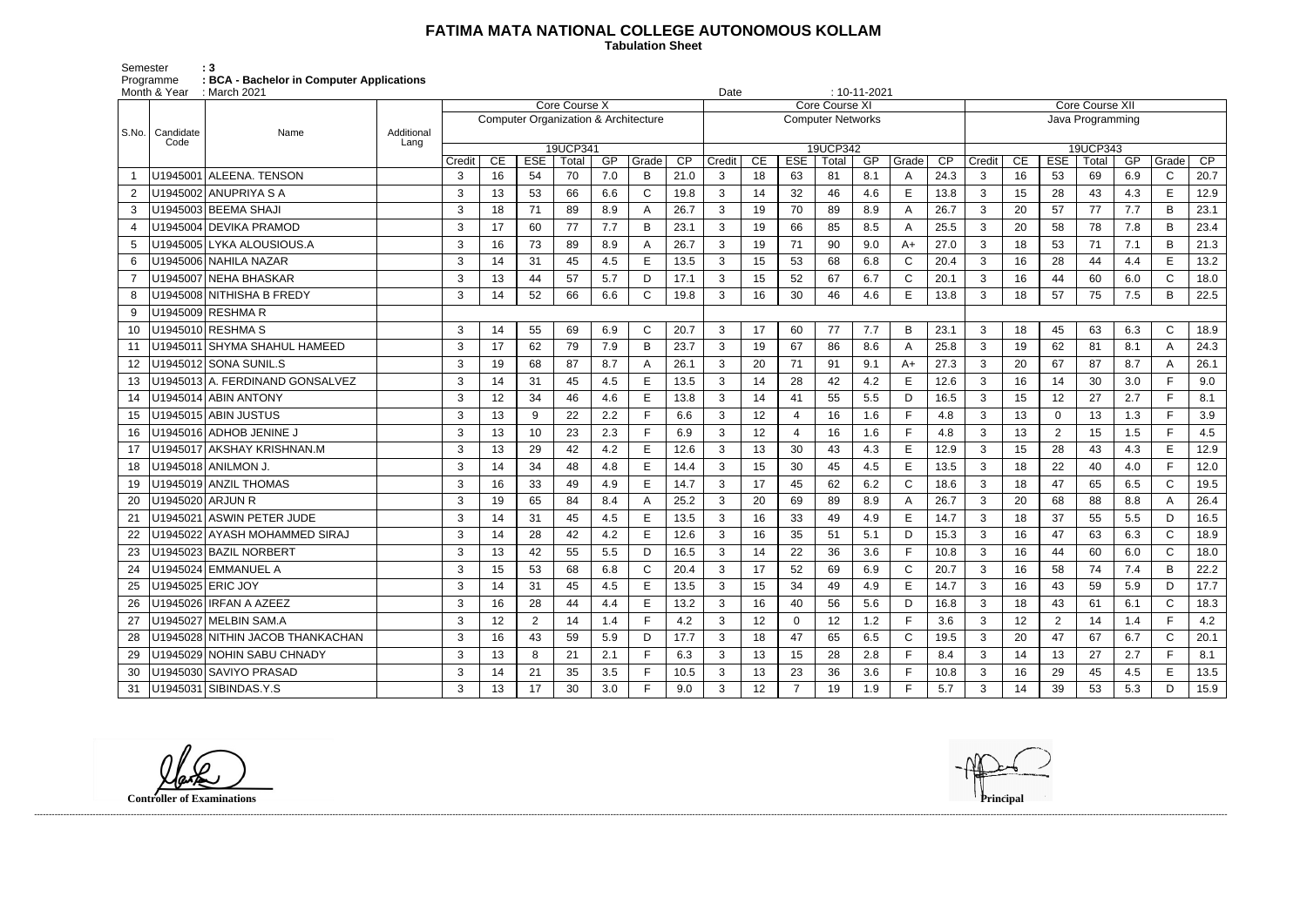|                |                   |                                  |                    | Core Course XIII |                             |                  |             |           |            |            | Core Course XIV          |          |                  |             |           |                |            | Core Course XV                  |          |                  |             |           |              |            |  |
|----------------|-------------------|----------------------------------|--------------------|------------------|-----------------------------|------------------|-------------|-----------|------------|------------|--------------------------|----------|------------------|-------------|-----------|----------------|------------|---------------------------------|----------|------------------|-------------|-----------|--------------|------------|--|
|                |                   |                                  |                    |                  | Database Management Systems |                  |             |           |            |            | Software Lab 5-DBMS Lab  |          |                  |             |           |                |            | Software Lab 6 Java Programming |          |                  |             |           |              |            |  |
| S.No.          | Candidate<br>Code | Name                             | Additional<br>Lang |                  |                             |                  |             |           |            |            |                          |          |                  |             |           |                |            |                                 |          |                  |             |           |              |            |  |
|                |                   |                                  |                    | 19UCP344         |                             |                  |             |           | 19UCP345   |            |                          |          |                  |             |           | 19UCP346       |            |                                 |          |                  |             |           |              |            |  |
|                |                   | U1945001 ALEENA. TENSON          |                    | Credit<br>3      | CE<br>17                    | <b>ESE</b><br>39 | Total<br>56 | GP<br>5.6 | Grade<br>D | CP<br>16.8 | Credit<br>$\overline{2}$ | CE<br>20 | <b>ESE</b><br>78 | Total<br>98 | GP<br>9.8 | Grade<br>$A+$  | CP<br>19.6 | Credit<br>3                     | CE<br>20 | <b>ESE</b><br>70 | Total<br>90 | GP<br>9.0 | Grade<br>A+  | CP<br>27.0 |  |
|                |                   | U1945002 ANUPRIYA S A            |                    |                  |                             |                  | 42          |           | E          |            |                          |          |                  |             |           | $A+$           |            |                                 |          |                  |             |           |              | 25.5       |  |
| $\overline{2}$ |                   | U1945003 BEEMA SHAJI             |                    | 3                | 14                          | 28               |             | 4.2       |            | 12.6       | $\overline{2}$           | 19       | 76               | 95          | 9.5       |                | 19.0       | 3                               | 19       | 66               | 85          | 8.5       | A            |            |  |
| 3              |                   |                                  |                    | 3                | 19                          | 63               | 82          | 8.2       | А          | 24.6       | $\overline{2}$           | 20       | 79               | 99          | 9.9       | $A+$           | 19.8       | 3                               | 20       | 73               | 93          | 9.3       | A+           | 27.9       |  |
|                |                   | U1945004 DEVIKA PRAMOD           |                    | 3                | 18                          | 63               | 81          | 8.1       | А          | 24.3       | $\overline{2}$           | 20       | 78               | 98          | 9.8       | $A+$           | 19.6       | 3                               | 20       | 72               | 92          | 9.2       | A+           | 27.6       |  |
| 5              |                   | U1945005 LYKA ALOUSIOUS.A        |                    | 3                | 15                          | 39               | 54          | 5.4       | D          | 16.2       | 2                        | 19       | 78               | 97          | 9.7       | $A+$           | 19.4       | 3                               | 20       | 78               | 98          | 9.8       | $A+$         | 29.4       |  |
| 6              |                   | U1945006 NAHILA NAZAR            |                    | 3                | 14                          | 28               | 42          | 4.2       | E          | 12.6       | $\overline{2}$           | 17       | 76               | 93          | 9.3       | $A+$           | 18.6       | $\mathbf{3}$                    | 18       | 69               | 87          | 8.7       | A            | 26.1       |  |
|                |                   | U1945007 NEHA BHASKAR            |                    | 3                | 14                          | 39               | 53          | 5.3       | D          | 15.9       | $\overline{2}$           | 17       | 55               | 72          | 7.2       | B              | 14.4       | 3                               | 18       | Ab               | 18          | 1.8       | E            | 5.4        |  |
| 8              |                   | U1945008 NITHISHA B FREDY        |                    | 3                | 14                          | 40               | 54          | 5.4       | D          | 16.2       | $\overline{2}$           | 19       | Ab               | 19          | 1.9       | F              | 3.8        | 3                               | 19       | Ab               | 19          | 1.9       | E            | 5.7        |  |
| 9              | U1945009 RESHMA R |                                  |                    |                  |                             |                  |             |           |            |            | 2                        | 10       | 67               | 77          | 7.7       | B              | 15.4       | 3                               | 10       | 50               | 60          | 6.0       | $\mathsf{C}$ | 18.0       |  |
| 10             |                   | U1945010 RESHMA S                |                    | 3                | 16                          | 38               | 54          | 5.4       | D          | 16.2       | 2                        | 18       | 78               | 96          | 9.6       | $A+$           | 19.2       | 3                               | 19       | 70               | 89          | 8.9       | A            | 26.7       |  |
| 11             |                   | U1945011 SHYMA SHAHUL HAMEED     |                    | 3                | 18                          | 64               | 82          | 8.2       | A          | 24.6       | $\overline{2}$           | 20       | 78               | 98          | 9.8       | $A+$           | 19.6       | 3                               | 20       | 72               | 92          | 9.2       | $A+$         | 27.6       |  |
| 12             |                   | J1945012 SONA SUNIL.S            |                    | 3                | 20                          | 68               | 88          | 8.8       | A          | 26.4       | $\overline{2}$           | 20       | 79               | 99          | 9.9       | $A+$           | 19.8       | 3                               | 20       | 73               | 93          | 9.3       | $A+$         | 27.9       |  |
| 13             |                   | U1945013 A. FERDINAND GONSALVEZ  |                    | 3                | 14                          | 23               | 37          | 3.7       | Е          | 11.1       | $\overline{2}$           | 15       | 78               | 93          | 9.3       | $A+$           | 18.6       | 3                               | 16       | 72               | 88          | 8.8       | A            | 26.4       |  |
| 14             |                   | U1945014 ABIN ANTONY             |                    | 3                | 13                          | 20               | 33          | 3.3       | F.         | 9.9        | $\overline{2}$           | 15       | 75               | 90          | 9.0       | $A+$           | 18.0       | 3                               | 16       | 72               | 88          | 8.8       | A            | 26.4       |  |
| 15             |                   | U1945015 ABIN JUSTUS             |                    | 3                | 12                          |                  | 13          | 1.3       | Е          | 3.9        | 2                        | 15       | 41               | 56          | 5.6       | D              | 11.2       | 3                               | 15       | 30               | 45          | 4.5       | Е            | 13.5       |  |
| 16             |                   | U1945016 ADHOB JENINE J          |                    | 3                | 13                          | 3                | 16          | 1.6       | E          | 4.8        | $\overline{2}$           | 14       | 28               | 42          | 4.2       | E              | 8.4        | $\mathbf{3}$                    | 14       | 35               | 49          | 4.9       | E            | 14.7       |  |
| 17             |                   | U1945017 AKSHAY KRISHNAN.M       |                    | 3                | 14                          | 16               | 30          | 3.0       | F          | 9.0        | $\overline{2}$           | 17       | 62               | 79          | 7.9       | B              | 15.8       | 3                               | 17       | 37               | 54          | 5.4       | D            | 16.2       |  |
| 18             |                   | U1945018 ANILMON J.              |                    | 3                | 15                          | 10 <sup>1</sup>  | 25          | 2.5       | Е          | 7.5        | $\overline{2}$           | 20       | 64               | 84          | 8.4       | Α              | 16.8       | 3                               | 20       | 67               | 87          | 8.7       | A            | 26.1       |  |
| 19             |                   | U1945019 ANZIL THOMAS            |                    | 3                | 17                          | 61               | 78          | 7.8       | B          | 23.4       | $\overline{2}$           | 20       | 78               | 98          | 9.8       | $A+$           | 19.6       | 3                               | 20       | 77               | 97          | 9.7       | A+           | 29.1       |  |
| 20             |                   | U1945020 ARJUN R                 |                    | 3                | 19                          | 66               | 85          | 8.5       | А          | 25.5       | $\overline{2}$           | 20       | 78               | 98          | 9.8       | $A+$           | 19.6       | 3                               | 20       | 78               | 98          | 9.8       | A+           | 29.4       |  |
| 21             |                   | U1945021 ASWIN PETER JUDE        |                    | 3                | 15                          | 28               | 43          | 4.3       | E          | 12.9       | $\overline{2}$           | 19       | 62               | 81          | 8.1       | $\overline{A}$ | 16.2       | $\mathbf{3}$                    | 19       | 67               | 86          | 8.6       | A            | 25.8       |  |
| 22             |                   | J1945022 AYASH MOHAMMED SIRAJ    |                    | 3                | 14                          | 38               | 52          | 5.2       | D          | 15.6       | $\overline{2}$           | 15       | 77               | 92          | 9.2       | $A+$           | 18.4       | 3                               | 16       | 72               | 88          | 8.8       | A            | 26.4       |  |
| 23             |                   | U1945023 BAZIL NORBERT           |                    | 3                | 14                          | 16               | 30          | 3.0       | Е          | 9.0        | $\overline{2}$           | 15       | 76               | 91          | 9.1       | $A+$           | 18.2       | 3                               | 16       | 34               | 50          | 5.0       | D            | 15.0       |  |
| 24             |                   | U1945024 EMMANUEL A              |                    | 3                | 14                          | 46               | 60          | 6.0       | C          | 18.0       | $\overline{2}$           | 17       | 78               | 95          | 9.5       | $A+$           | 19.0       | 3                               | 17       | 72               | 89          | 8.9       | A            | 26.7       |  |
| 25             |                   | U1945025 ERIC JOY                |                    | $\mathcal{R}$    | 15                          | 28               | 43          | 4.3       | E          | 12.9       | $\mathcal{D}$            | 17       | 63               | 80          | 8.0       | Δ              | 16.0       | $\mathcal{R}$                   | 17       | 56               | 73          | 7.3       | <sub>B</sub> | 21.9       |  |
| 26             |                   | U1945026 IRFAN A AZEEZ           |                    | 3                | 16                          | 21               | 37          | 3.7       | F          | 11.1       | $\overline{2}$           | 19       | 75               | 94          | 9.4       | $A+$           | 18.8       | 3                               | 19       | 74               | 93          | 9.3       | A+           | 27.9       |  |
| 27             |                   | U1945027 MELBIN SAM.A            |                    | 3                | 11                          | 8                | 19          | 1.9       | F          | 5.7        | $\overline{2}$           | 16       | 34               | 50          | 5.0       | D              | 10.0       | $\mathbf{3}$                    | 15       | 46               | 61          | 6.1       | $\mathsf{C}$ | 18.3       |  |
| 28             |                   | U1945028 NITHIN JACOB THANKACHAN |                    | 3                | 16                          | 50               | 66          | 6.6       | C          | 19.8       | $\overline{2}$           | 19       | 76               | 95          | 9.5       | A+             | 19.0       | 3                               | 19       | 72               | 91          | 9.1       | A+           | 27.3       |  |
| 29             |                   | U1945029 NOHIN SABU CHNADY       |                    | 3                | 12                          | 9                | 21          | 2.1       | F          | 6.3        | $2^{\circ}$              | 14       | 34               | 48          | 4.8       | E.             | 9.6        | 3                               | 15       | 64               | 79          | 7.9       | B            | 23.7       |  |
| 30             |                   | U1945030 SAVIYO PRASAD           |                    | 3                | 14                          | 12               | 26          | 2.6       |            | 7.8        | $\overline{2}$           | 15       | 63               | 78          | 7.8       | B              | 15.6       | 3                               | 15       | 68               | 83          | 8.3       | A            | 24.9       |  |
| 31             |                   | U1945031 SIBINDAS.Y.S            |                    | 3                | 13                          | 11               | 24          | 2.4       | F.         | 7.2        | $\overline{2}$           | 13       | 43               | 56          | 5.6       | D              | 11.2       | $\mathbf{3}$                    | 13       | 32               | 45          | 4.5       | E            | 13.5       |  |

**Controller of Examinations Principal**



------------------------------------------------------------------------------------------------------------------------------------------------------------------------------------------------------------------------------------------------------------------------------------------------------------------------------------------------------------------------------------------------------------------------